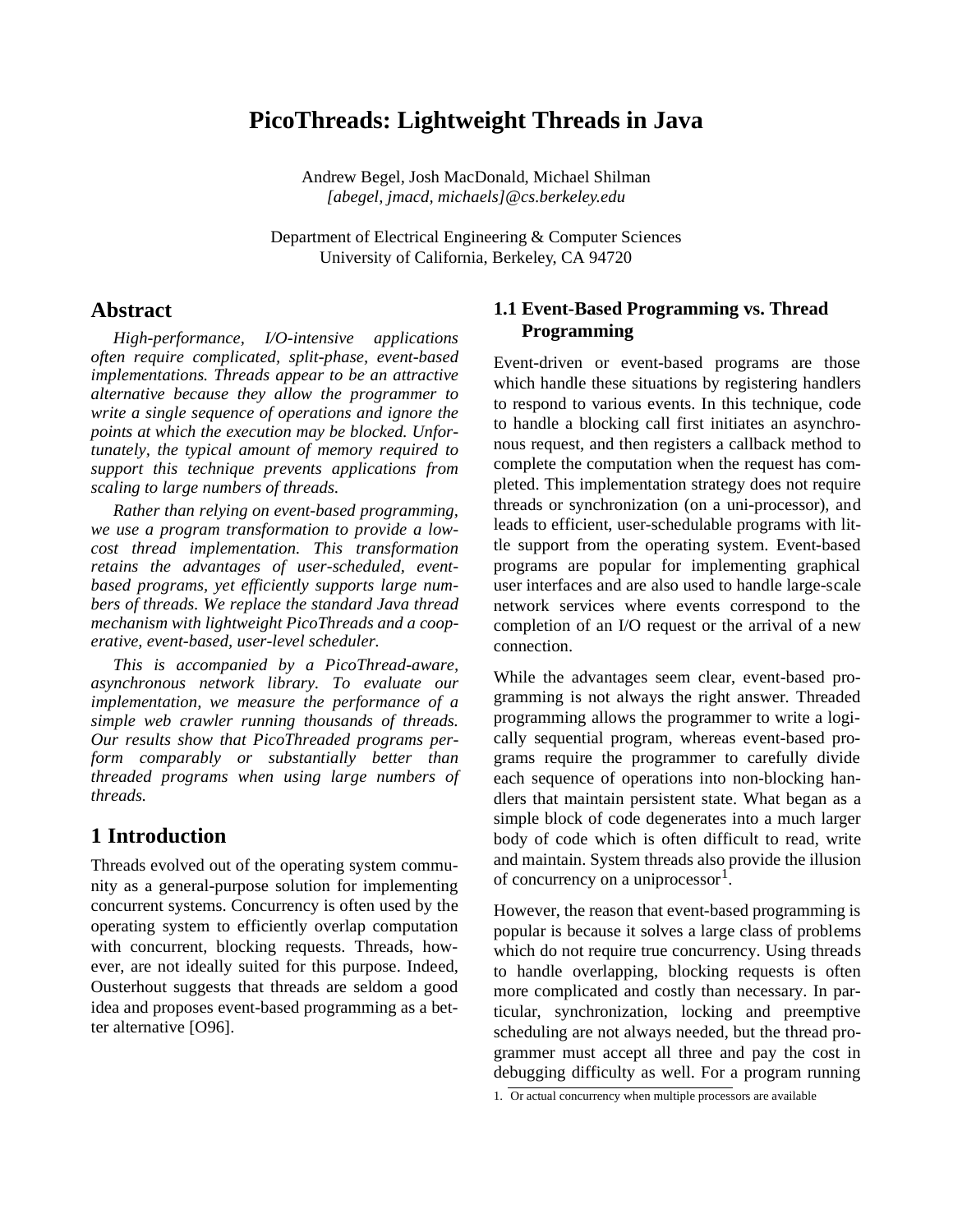on a uniprocessor that expects to handle requests quickly (or yield cooperatively), these burdens are avoidable.

Assuming one is prepared to deal with synchronization, threads are still troublesome, as their memory footprint can be quite large. For instance, the default thread created by *pthread\_create* in Solaris 2.5.1 reserves one megabyte of virtual address space for its stack and maps a minimum of one page (eight kilobytes) of virtual memory. An application which would like to use many threads suffers from the fact that memory is allocated for the worst case, even though a typical thread is not likely to use its full allotment.

Even if there is enough memory, the application's paging behavior is likely to suffer. An application with 5000 threads uses 40 megabytes just for stack space and requires more than 32 bits of address space! As a compromise, the programmer can use a smaller group of threads and map them onto a much larger pool of tasks to be completed. This approach is not ideal because it forces the programmer to compromise the simple programming model of one thread per task.

In this paper, we will examine the requirements of high-performance, network-intensive applications such as web crawlers or web servers. These programs attempt to execute large numbers of mostly unrelated tasks as quickly and as efficiently as possible.

Since a 100 Mb/s network is able to sustain 3000 simultaneous 28.8 Kb/s connections, we would like our application to be capable of running 3000 threads, one thread per connection. This one-thread-per-task approach is appealing because it allows each session to be modeled within a single flow of control.

This paper addresses the problems with large-scale threaded programming and the dichotomy between threaded and event-based techniques. Our solution is the *PicoThread*, a lightweight, user-level Java thread that can be cooperatively-scheduled, dispatched and suspended. PicoThreads are implemented in the Java bytecode language [AG97] via a Java class-to-class translation.

Whereas the event-based program was forced to register a callback and yield control to the event loop, our translation produces threaded programs that yield control and a *continuation* sufficient to restart the thread where it left off. This allows the programmer to write in the convenient, sequential style offered by threads and retain the efficient, low-memory characteristics of event-based programs. In addition, we implemented an asynchronous, PicoThread-compatible network library and wrote a web crawler in order to evaluate our system.

### **1.2 The remainder of this paper**

In the next section, we describe continuation and provide a context and mechanism for our Java class transformation. In the third section, we describe the PicoThread runtime system which is made up of the scheduler and the network library. Fourth, we introduce Piranha, our massively multithreaded web crawler and compare it to an alternative Java threaded version. In the fifth section, we evaluate our code transformation and speculate on possible future work. Finally, we present our conclusions.

# **2 Continuations and CPS Conversion**

### **2.1 Continuations**

A continuation is a return address for a procedure. This is commonly passed on the stack during function calls in order for procedures to know where to return. Most user programs do not directly manipulate continuations. Rather, they are used as a simple all-purpose mechanism for programming language compilers to implement standard iterative and exceptional constructs [FWH92]. In a program that has been converted to explicit continuation-passing style (CPS), each code block takes a continuation which says where to send the return result.

Continuations can also be used in more sophisticated ways to manage control flow. For example, multithreading can be implemented by substituting a scheduler continuation in every normal procedure call, allowing the run-time system to control the execution of a thread at a fine granularity. Instead of continuing normal control flow, the scheduler can save the continuation for rescheduling at a later time.

### **2.2 Continuations in Java**

Java byte code can be modified to use explicit continuation-passing, which allows us to implement user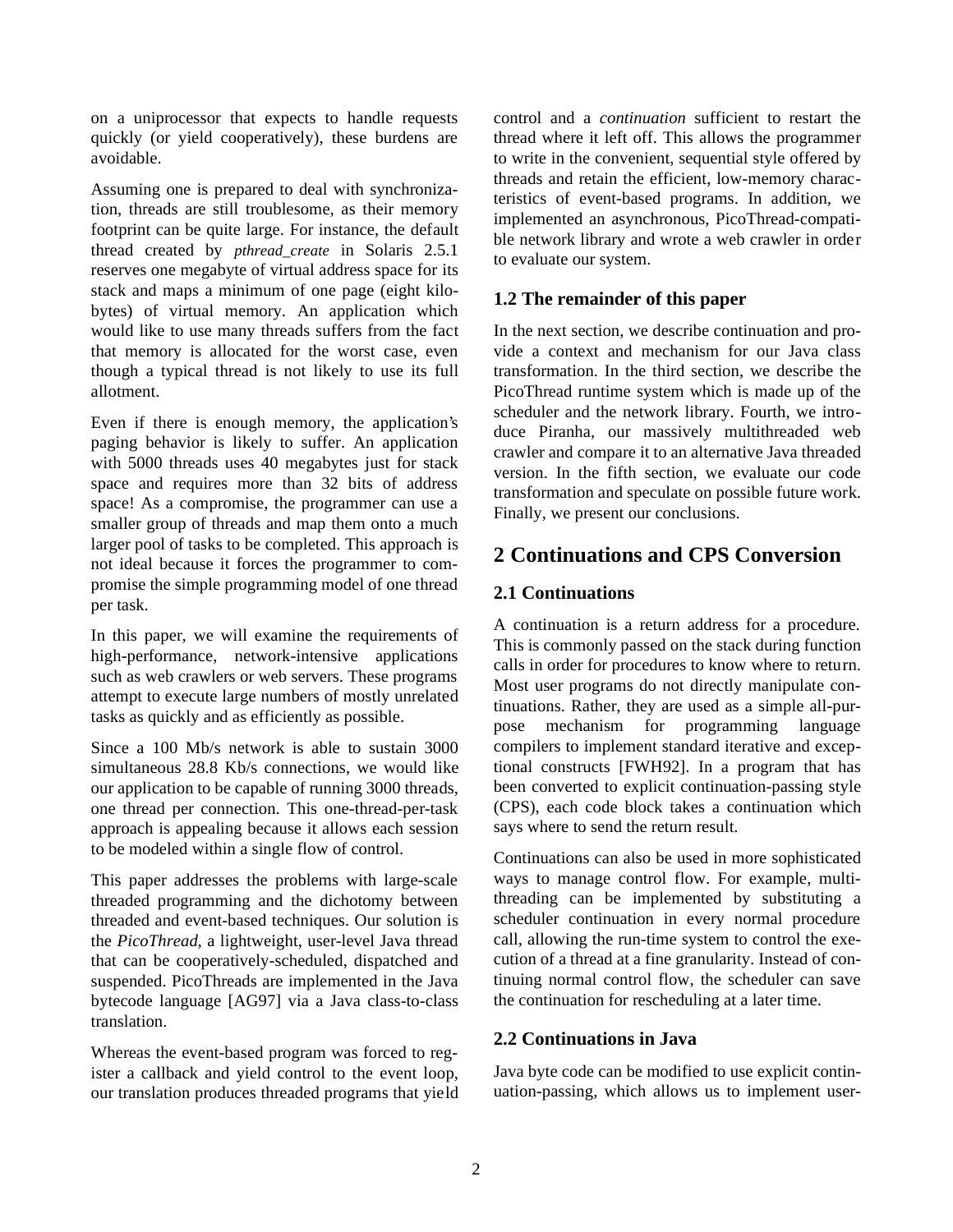level multithreading. A thread's stack usage can be calculated statically at compile-time, so compilergenerated continuations need only save the active stack and local variables. This calculation of stack and variable usage is not available to Java threads because they are created at runtime. By CPS converting Java byte code, we are able to reduce the runtime memory requirement incurred by mulithreaded programs.

#### **2.3 Implementation of CPS Conversion**

#### **2.3.1 Continuations**

A PicoThread continuation is a Java object which contains a reference to the object and method in which it was created. Since Java's procedure call stacks do not have dynamic extent, continuations must also contain extra state to store a method's local variables. PicoThread continuations extend Java exceptions, so that we may take advantage of Java's zero-cost exception mechanism to pass continuations from method to method.

#### **2.3.2 CPS Conversion**

The traditional way to implement continuation-passing is to generate continuations on every procedure call [FHW92]. We tried this in an initial version but found that this style leads to an inefficient implementation in the JVM [LK97] [MD97]. On every procedure call, we had to package up the local state and restore it when the call returned.

As an optimization, continuations are not passed during normal execution. Instead, they are constructed lazily. In the event of a context switch, continuations are thrown up the call tree, saving the state in each frame. This method has a negligible effect on the execution of code where continuations are not used, leaving the common case of procedure invocation to be just as fast as  $Java<sup>1</sup>$ .

In Figure 1, when method C wants to context switch, it creates a continuation (k0) and throws it back to its caller, method B. B wraps up its local state in a new continuation (k1) and throws it back to A. A wraps up



Figure 1. Continuation Passing in PicoThreads

its local state and throws the new continuation (k2) back to the scheduler.

When a continuation is rescheduled, each method in the control pathway is restarted and the local state restored. Upon reaching the last method call, the method that caused the context switch now returns without exception and normal execution of Java code resumes.

#### **2.3.3 Deficiencies in the CPS Conversion Algorithm**

The above translation has some deficiencies. Java's adherence to strict stack discipline causes several difficulties in our code translation. First, the algorithm does not save the stack during a context switch. Values left on the stack after the method invocation are not accessible from the exception region, and thus must be left behind. The cost of saving the stack in local variables has not been evaluated. However, this would slow down the execution of a method whether or not continuations were needed. In our web crawler application, this was not an issue due to its sequential code structure.

Second, it cannot capture a continuation while control is inside the body of a constructor or between the *new* and *invokespecial* instructions used by the JVM to construct an object. This restriction means that no call whose value is used as the argument to a *new* expression may capture a continuation. Various techniques can be applied to compile out these untranslatable bytecode sequences.

<sup>1.</sup> The overhead amounts to an extra argument, several local variables, two instructions at the beginning of the code segment, and one instruction to push the new argument at each call to a method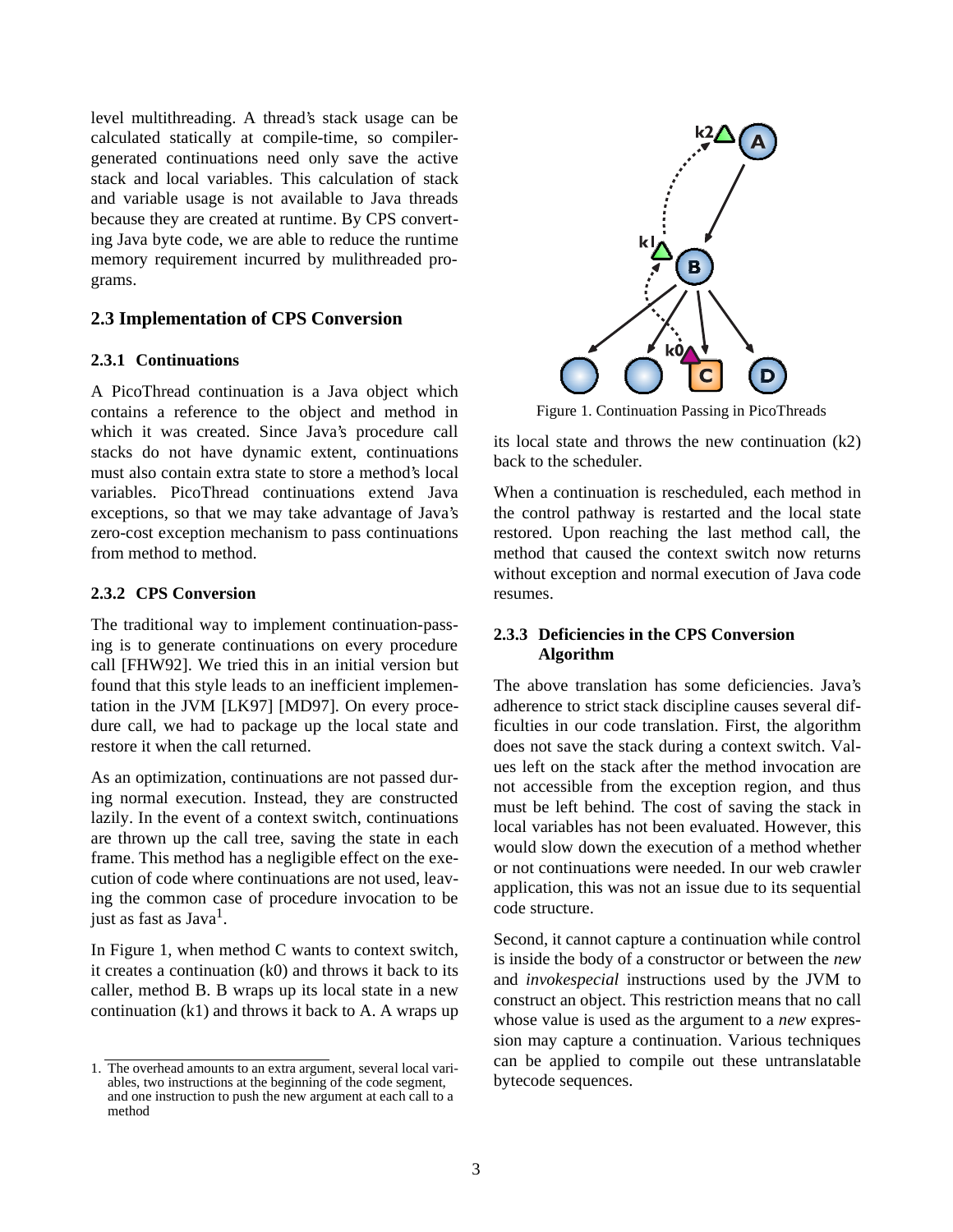Finally, the jump-to-subroutine (*jsr*) opcode pushes a ReturnAddress on the stack. The JVM provides a bytecode to store this value in a register, but no way to read it without the return (*ret*) instruction. Since this register cannot be read, our translation cannot capture a continuation inside a subroutine block. This restriction could be removed by replacing *jsr* and *ret* with equivalent *goto* and *tableswitch* instructions.

Yet another difficulty in CPS conversion is deciding which methods and procedure calls to translate. Our translation does not transform any method in the standard Java classes. Most of these methods are not related to I/O and do not block execution of the thread. However, the standard Thread and I/O classes must be rewritten to be PicoThread-aware in order to be used in a PicoThreaded program. If not, a blocking call will suspend the sole Java thread in which all of the PicoThreads are running.

# **3 PicoThreads Runtime System**

The PicoThreads implementation includes three components: a thread class, a scheduler and a network library. Each piece is engineered to support continuation-passing and capture. The scheduler uses these continuations to manage control flow and poll for network events. The threads are used to manage groups of continuations and present a simple abstraction for user code. The last part of this section walks through a typical execution path for a networked application.

## **3.1 PicoThreads**

PicoThread is a layer above continuations that presents a Java-like thread abstraction to the user. The user writes their code using the standard Java thread class. The first stage of the CPS conversion algorithm changes all references from java.lang.Thread to pico.PicoThread. All programs that wish to run threads implement Runnable (which is converted to PicoRunnable).

### **3.2 Scheduler**

In our system, a round-robin scheduler processes continuations from a queue. When a PicoThread begins, it puts a continuation on the queue. When the scheduler dequeues it, it calls the run() method of the associated PicoRunnable object. The scheduler wraps this run() call in a top-level continuation exception handler. Whenever a method throws a continuation it will eventually be caught by this handler and enqueued.

### **3.3 Asynchronous Network Library**

The PicoThread network library replaces the Socket, ServerSocket, SocketInputStream and SocketOutput-Stream classes from Java. There are four types of blocking calls in these classes: connect, accept, read and write. Each blocking call is replaced by a splitphase call. The first phase initiates an asynchronous request on the network and returns immediately by throwing a continuation to the caller. When the network is polled, if any of these asynchronous calls can be completed, the data is made available and the library enqueues the blocking PicoThread with the scheduler.

In Java, DNS lookup is an operation that blocks the calling thread. In order to make this asynchronous as well, we found a non-blocking DNS library on the net and incorporated it into our code [R92].

We had to modify the structure of the user code during our translation in order to avoid context-switching while values were left on the stack. In addition, the Java Socket constructor performs a connect to the port before it returns. Since we cannot capture continuations inside constructors, we rewrite the code to include a separate call to connect after the new Socket call is complete.

To achieve high performance, we buffer our Socket input stream. We have found that varying buffer sizes between 2-50 kilobytes does not seem to have any effect on network throughput. If there is no data in the buffer when a read call occurs, the read call throws a continuation. However, if the buffer has enough data in it to fulfill the request, then the data is returned immediately via normal function return.

## **3.4 Walkthrough of a Network Call**

Figure 2 shows a walkthrough of a network call through our system. First, the scheduler starts a new PicoThread (1). This thread calls into user code which then makes a call into the network library. The library will take some time to read data from the network  $(2)$ , so it throws a continuation signalling that it would like to yield. Code inserted by the CPS conversion handles the thrown continuation (3) from the library. It saves the procedure's local state into a new continu-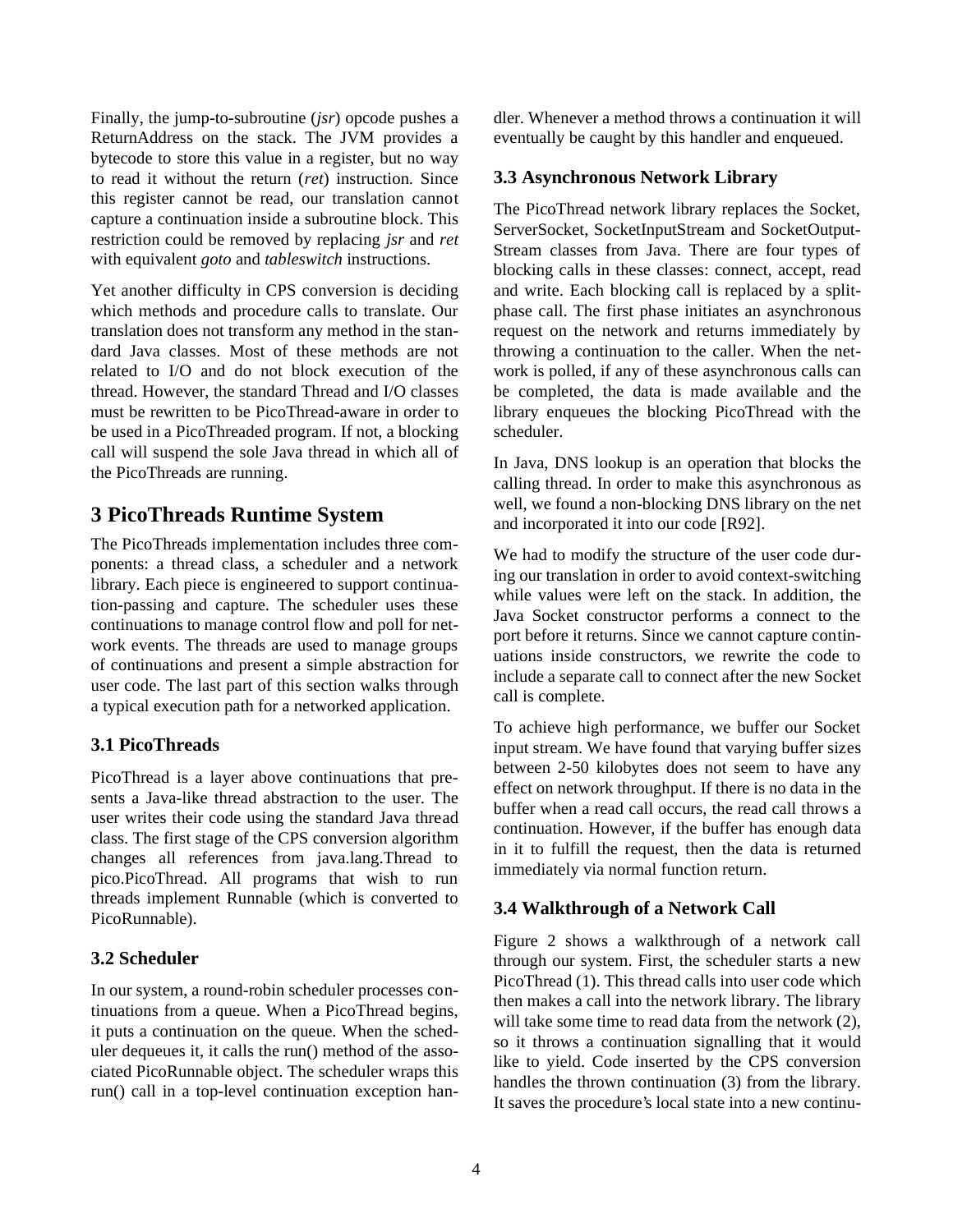

Figure 2. A Walkthrough of a PicoThreaded Network Call

ation, which is linked to the network's continuation and is thrown up to the procedure's caller. Eventually a continuation is caught and stored by the scheduler. When the network library has received its data, it reschedules the continuation with the scheduler (4-5). The continuation is restarted and reinvokes the original procedure (6). More code inserted by the CPS conversion uses the continuation to unpack the method's local state (7) and reinvoke the suspended network call. Since the data is now available, the library can return its results immediately to the calling procedure. Finally, control is returned to the user code (8).

### **4 Piranha: A PicoThreaded Web Crawler**

Piranha is a web crawler which was written to illustrate the programming and performance advantage of PicoThreads over Java system threads. A web crawler is conceptually a simple program. Starting from a root web page, the program reads all the links and recurses on the new pages. Coding this with threads leads to a simple implementation.

This implementation spawns a new thread for every URL to be processed, traversing web pages as fast as it can. Given the tree-like nature of the web, this program quickly creates a large number of threads. In

fact, starting from Yahoo, one can reach around 30,000 links in no time at all.

```
import java.net.*;
public class Piranha implements 
Runnable {
 URL url;
 public Piranha(URL u) {
  url = ui}
 public void run() {
  for (Emumeration e = getLinks(url);e.hasMoreElements(); ) { 
    URL u = (URL) e.nextElement();
    Piranha p = new Piranha(u);new Thread(p).start();
  }
 }
}
```
#### **4.1 Thread Pools**

Any experienced Java programmer will look at this program and declare it infeasible. Given the current performance of Java threads, they are right. Threads are slow to create and use too much memory. Thread creation and context-switching are known to be slow in many implementations of the JVM [B97]. Creating a new thread per URL causes not just one object to be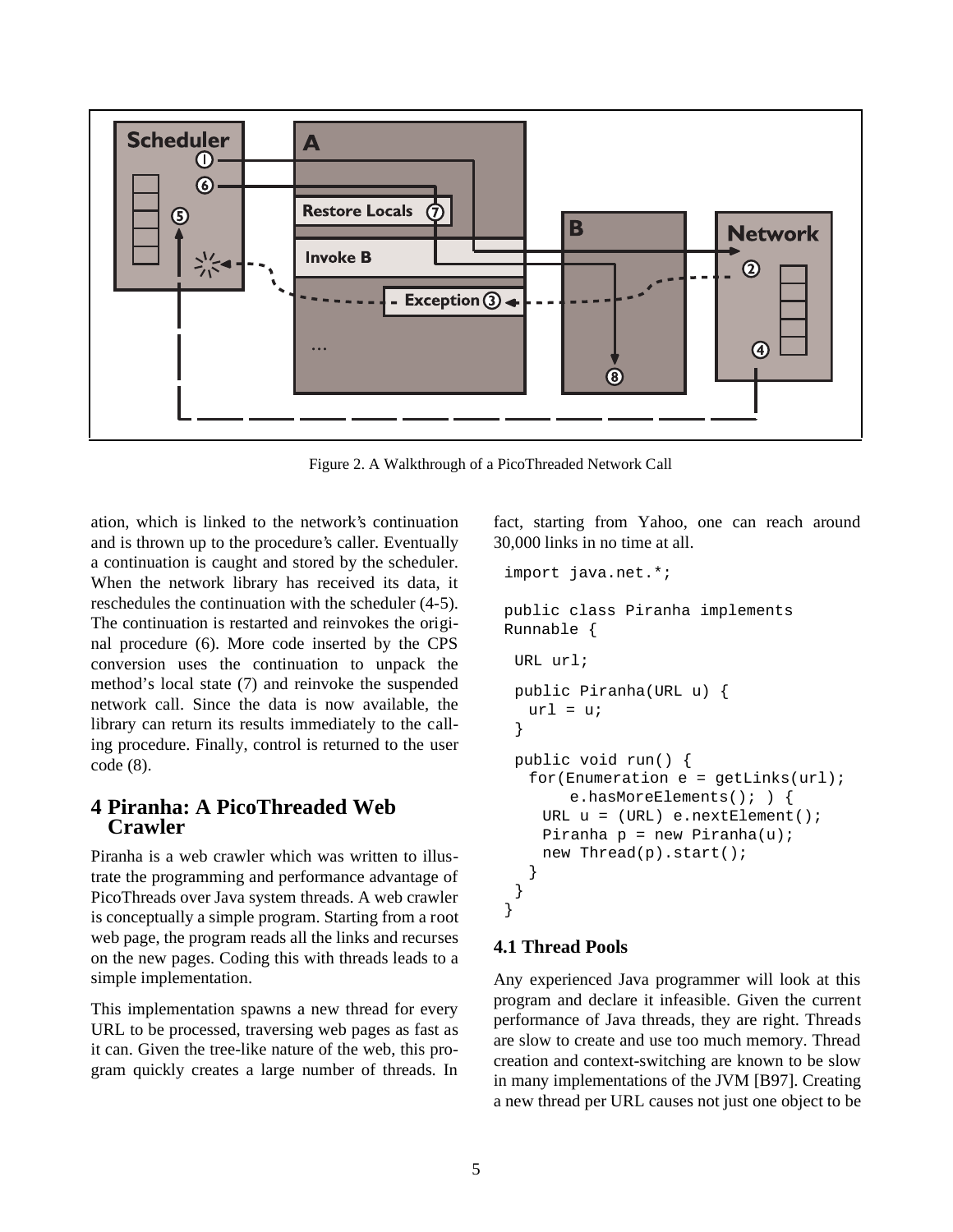created, but all related local data structures as well. Since Java threads use both a Java stack and native C thread stack, each would contain at least one page of stack space. Crawling through 30,000 links, with one thread per link, would run through 240 MB of memory. Java, a garbage-collected language, would be forced to GC constantly. In our tests, we found that the garbage collector was forced to recover 500 KB five times every second.

A careful Java programmer has a keen eye for reusing objects and threads. Object reuse is popular in other garbage-collected languages, when programmers need to make sure that no memory is consed during execution. This leads to a cramped, ad-hoc style of program that we call thread pools. In order to evaluate this technique, we wrote a web crawler which preallocates all memory buffers and creates a constant number of reusable threads. If the URLs in the queue are consumed more slowly than new ones are generated, extra ones are discarded.

We ran this version with varying numbers of Java threads in Java 1.1.5 under Solaris 2.5.1on an UltraS-PARC 1 to test its performance.

We can see here in Figure 3 that our throughput maxes out with three Java threads. We get better network bandwidth for larger files, which is to be expected because we incur less system overhead. We only ran up to 32 threads because our performance dropped considerably with more than 8 threads.

#### **4.2 One Thread per URL**



Figure 3. This graph shows the performance of the thread pools web crawler.

We ran the simple web crawler with Java threads and PicoThreads in Java 1.1.5 under Solaris 2.5.1 on an UltraSPARC 1. We ran two experiments, one on a controlled set of web servers in a local cluster, and the other on Yahoo.



This graph is much more illuminating. We see how a PicoThread implementation of the simple multithreaded web crawler does against an equivalent implementation that uses Java threads. For each size file, PicoThreads get three to fifteen times the bandwidth of the Java threads. We speculate this is mostly due to our cooperative, user-level context-switching.

Since a PicoThread only context switches when a network call needs to block, once the read buffer has been filled, the PicoThread gets to process a large amount of data before yielding control. Java uses preemptive scheduling and more evenly distributes the execution time of each thread during parsing of the HTML files. This leads to slower throughput overall. In addition, the Java threaded version uses more memory per thread than the PicoThread version, thus exhibiting bad paging and cache behavior.

PicoThread performance only achieved a maximum of 500 Kb/sec, while our optimized thread pool version using Java threads achieved 600 Kb/s. We analyzed the execution status of our PicoThreads whenever they did a state change and found that our scheduler and network read/write/connect time was only using 5-10% of the total time. This means that 90% of the time was spent in Java user code parsing URLs. Under a JIT compiler or faster VM, our CPU-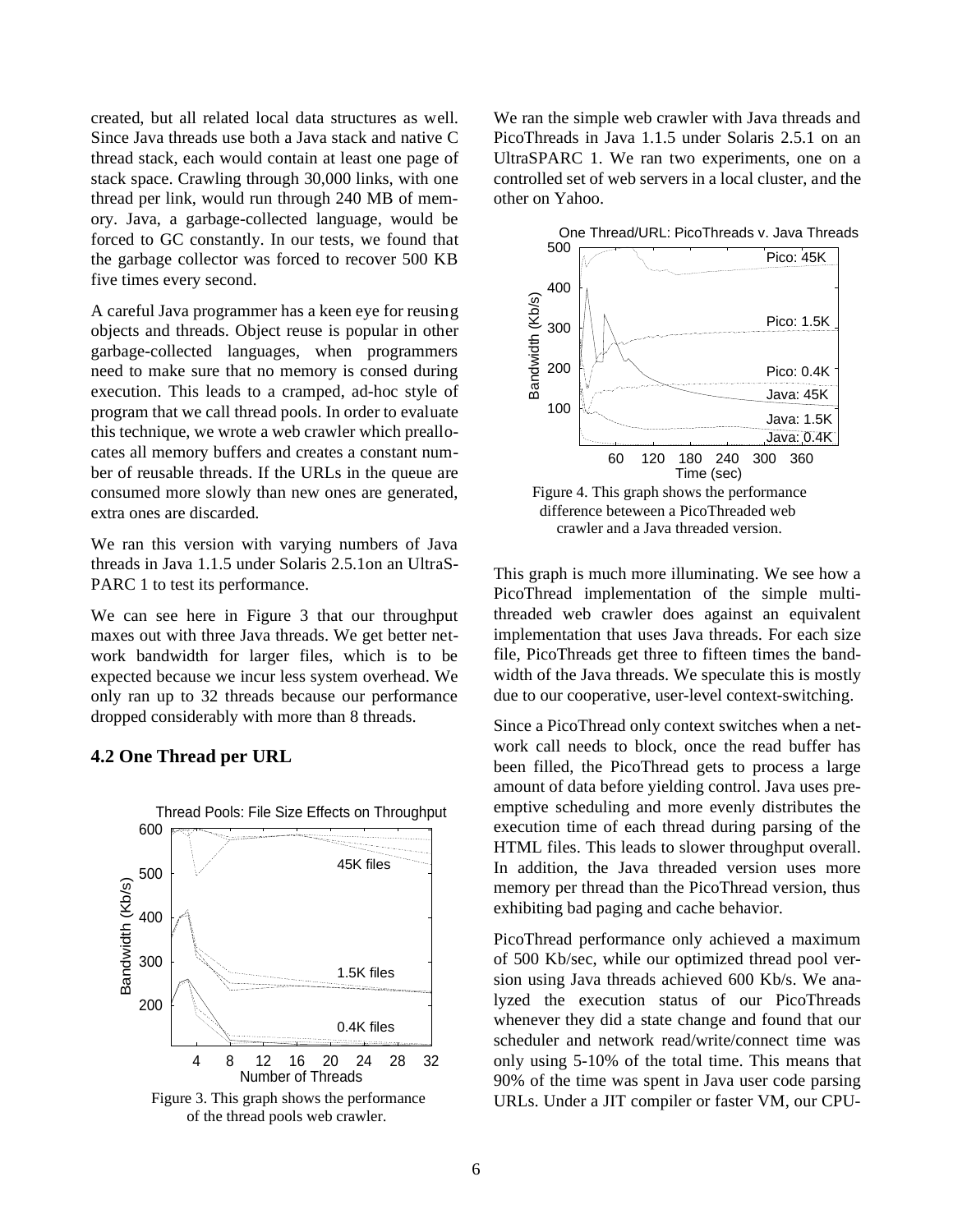bound code could easily perform better. We also do not worry about minimizing memory allocation. We speculate that our web crawler performance would improve if we took better care to reuse memory structures in between thread lifetimes.

# **5 Evaluation**

### **5.1 CPS Conversion**

Traditional CPS conversion algorithms use heap-allocated stacks when they know that a block of code will be returning a continuation. Since Java never heapallocates its stack, our code transformation had to insert bytecode to save the stack during a context switch. We had to perform data flow analysis to determine the types of the objects on the stack and in the local variables in order to meet the JVM's typesafety constraints. In other words, this made code conversion more difficult in Java than in other languages. This difficulty has also been noted by Odersky and Wadler [OW97].

The design of the CPS conversion was also an issue. Traditionally, each CPS-converted method should receive a continuation and pass one at every function call. However, given that the stack and local variables must be saved and restored at every method call boundary, this leads to extra work for each procedure call. This is contrary to the intent that continuationpassing be a lightweight operation [SS76] [S77].

Since this package is only intended to increase performance for split-phase, I/O-intensive applications, it is only necessary to context switch during the slow, but infrequent, network operations. Therefore, we altered the traditional conversion technique to create continuations not on every method call, but lazily, after a context switch has been initiated.

## **5.2 Scheduling Policy**

There has been much discussion in recent years about exposing scheduling policy to the user [ABLL92]. We experimented with three different schedulers for our web-crawler: FIFO, LIFO, and random-distribution. Since the birth-rate of threads greatly exceeded the death-rate, FIFO and LIFO scheduling policies produced approximately breadth-first and depth-first searches of the web, respectively. Due to I/O timeouts, the real problem with large numbers of threads

is the scheduling interval, not the scheduling policy. We observed that the scheduling interval for 1000 threads<sup>1</sup> was as high as 10 seconds. Clearly, Java's performance must improve before larger numbers of threads become feasible. Our goal of saturating a 100 Mb/s ethernet cannot be realized with today's Java implementations on contemporary processors.

## **5.3 Java Security Implications**

One important concern is whether the translation compromises the Java security model. The translated code cannot allow unprivileged access to private methods or local state. Since our translation does not alter the access flags of any method, field, or class, we only have to insure that it is impossible for an unprivileged agent to read, write, copy, or replay a continuation. We can guard against read and write attacks by making continuations private inner classes. We can prevent copy and replay attacks with suitable protection of the runtime PicoThread library. These security claims assume that our translation is trusted, and that no further alterations are made to the class file.

### **5.4 Future Work**

We were unable to find a Java implementation fast enough to properly exercise our web crawler. Current implementations leave it CPU-bound, regardless of the threading model. Perhaps a better test would be to have many threads read files over the network without parsing them.

# **6 Conclusion**

This project shows that it is possible to write highlyparallel threaded programs that are as efficient as custom, split-phase, event-based programs. However, Java's threading model and overall performance must improve before this approach can be used effectively. Cooperative multithreading with PicoThreads is like event-based programming because it does not require synchronization or locking, and leads to efficient implementations without operating system support. It is better than event-based programming because it gives the programmer a convenient sequential programming model. Operating system threads should only be used when true concurrency is required. Thus, cooperative multithreading is the best solution

<sup>1.</sup> Solaris 2.5.1 imposes a hard-limit of 1024 file descriptors per process.